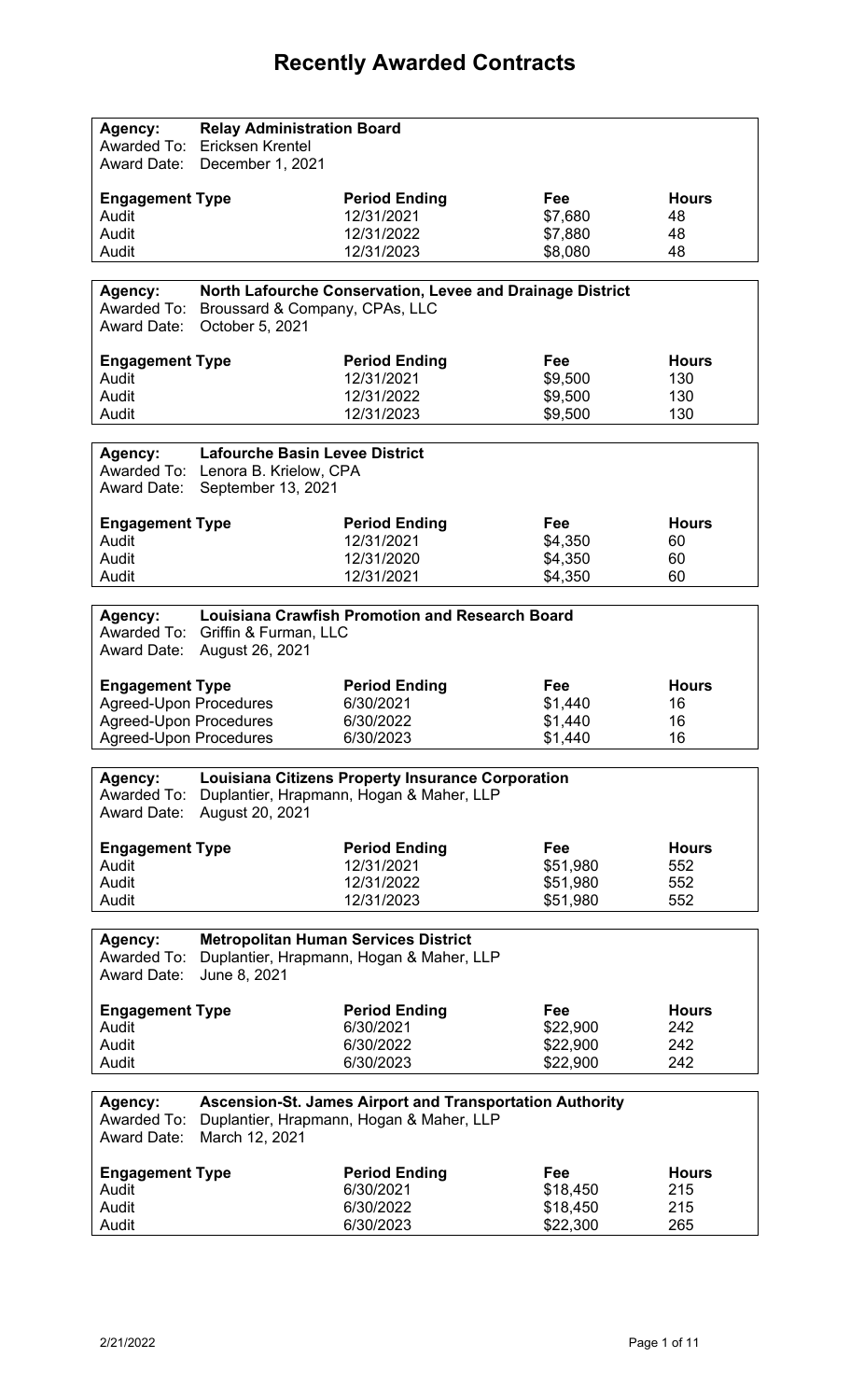| Agency:                                |                                            | Louisiana State Employees' Retirement System                              |                 |                     |
|----------------------------------------|--------------------------------------------|---------------------------------------------------------------------------|-----------------|---------------------|
| Awarded To:                            | Postlethwaite & Netterville, APAC          |                                                                           |                 |                     |
| <b>Award Date:</b>                     | January 25, 2021                           |                                                                           |                 |                     |
| <b>Engagement Type</b>                 |                                            | <b>Period Ending</b>                                                      | Fee             | <b>Hours</b>        |
| Audit                                  |                                            | 6/30/2021                                                                 | \$86,620        | 645                 |
| Audit                                  |                                            | 6/30/2022                                                                 | \$88,220        | 645                 |
| Audit                                  |                                            | 6/30/2023                                                                 | \$89,770        | 645                 |
|                                        |                                            |                                                                           |                 |                     |
| Agency:<br><b>Management Authority</b> |                                            | Southeast Louisiana Flood Protection Authority-East and Lakefront         |                 |                     |
|                                        | Awarded To: Ericksen Krentel               |                                                                           |                 |                     |
| Award Date:                            | January 25, 2021                           |                                                                           |                 |                     |
| <b>Engagement Type</b>                 |                                            | <b>Period Ending</b>                                                      | Fee             | <b>Hours</b>        |
| Audit                                  |                                            | 6/30/2021                                                                 | \$83,500        | 650                 |
| Audit                                  |                                            | 6/30/2022                                                                 | \$83,500        | 650                 |
| Audit                                  |                                            | 6/30/2023                                                                 | \$83,500        | 650                 |
|                                        |                                            |                                                                           |                 |                     |
| Agency:                                | <b>Louisiana Public Broadcasting</b>       | Louisiana Educational Television Authority & Foundation for Excellence in |                 |                     |
|                                        | Awarded To: Pinell & Martinez, LLC         |                                                                           |                 |                     |
| <b>Award Date:</b>                     | January 25, 2021                           |                                                                           |                 |                     |
|                                        |                                            |                                                                           |                 |                     |
| <b>Engagement Type</b><br>Audit        |                                            | <b>Period Ending</b><br>6/30/2021                                         | Fee<br>\$38,371 | <b>Hours</b><br>521 |
| Audit                                  |                                            | 6/30/2022                                                                 | \$38,371        | 521                 |
| Audit                                  |                                            | 6/30/2023                                                                 | \$38,371        | 521                 |
|                                        |                                            |                                                                           |                 |                     |
| Agency:                                | <b>Caddo Levee District</b>                |                                                                           |                 |                     |
|                                        | Awarded To: Lenora B. Krielow, CPA         |                                                                           |                 |                     |
| <b>Award Date:</b>                     | December 7, 2020                           |                                                                           |                 |                     |
| <b>Engagement Type</b>                 |                                            | <b>Period Ending</b>                                                      | Fee             | <b>Hours</b>        |
| Audit                                  |                                            | 6/30/2021                                                                 | \$7,240         | 102                 |
| Audit                                  |                                            | 6/30/2022                                                                 | \$7,240         | 102                 |
| Audit                                  |                                            | 6/30/2023                                                                 | \$7,240         | 102                 |
| Agency:                                | <b>Tensas Basin Levee District</b>         |                                                                           |                 |                     |
|                                        | Awarded To: Broussard & Company, CPAs, LLC |                                                                           |                 |                     |
| <b>Award Date:</b>                     | December 3, 2020                           |                                                                           |                 |                     |
|                                        |                                            |                                                                           |                 |                     |
| <b>Engagement Type</b><br>Audit        |                                            | <b>Period Ending</b><br>6/30/2021                                         | Fee<br>\$7,000  | <b>Hours</b><br>81  |
| Audit                                  |                                            | 6/30/2022                                                                 | \$7,000         | 81                  |
| Audit                                  |                                            | 6/30/2023                                                                 | \$7,000         | 81                  |
|                                        |                                            |                                                                           |                 |                     |
| Agency:                                |                                            | <b>Greater Baton Rouge Port Commission</b>                                |                 |                     |
|                                        | Awarded To: Ericksen Krentel               |                                                                           |                 |                     |
| Award Date:                            | October 8, 2020                            |                                                                           |                 |                     |
| <b>Engagement Type</b>                 |                                            | <b>Period Ending</b>                                                      | Fee             | <b>Hours</b>        |
| Audit                                  |                                            | 12/31/2020                                                                | \$23.240        | 170                 |
| Audit                                  |                                            | 12/31/2021                                                                | \$23,240        | 170                 |
| Audit                                  |                                            | 12/31/2022                                                                | \$23,240        | 170                 |
| Agency:                                | <b>Bunches Bend Protection District</b>    |                                                                           |                 |                     |
| Awarded To:                            | M. Carleen Dumas, CPA                      |                                                                           |                 |                     |
| <b>Award Date:</b>                     | October 1, 2020                            |                                                                           |                 |                     |
|                                        |                                            | <b>Period Ending</b>                                                      | Fee             | <b>Hours</b>        |
| <b>Engagement Type</b><br>Audit        |                                            | 12/31/2020                                                                | \$4,325         | 45                  |
| Audit                                  |                                            | 12/31/2021                                                                | \$4,325         | 45                  |
| Audit                                  |                                            | 12/31/2022                                                                | \$4,325         | 45                  |
|                                        |                                            |                                                                           |                 |                     |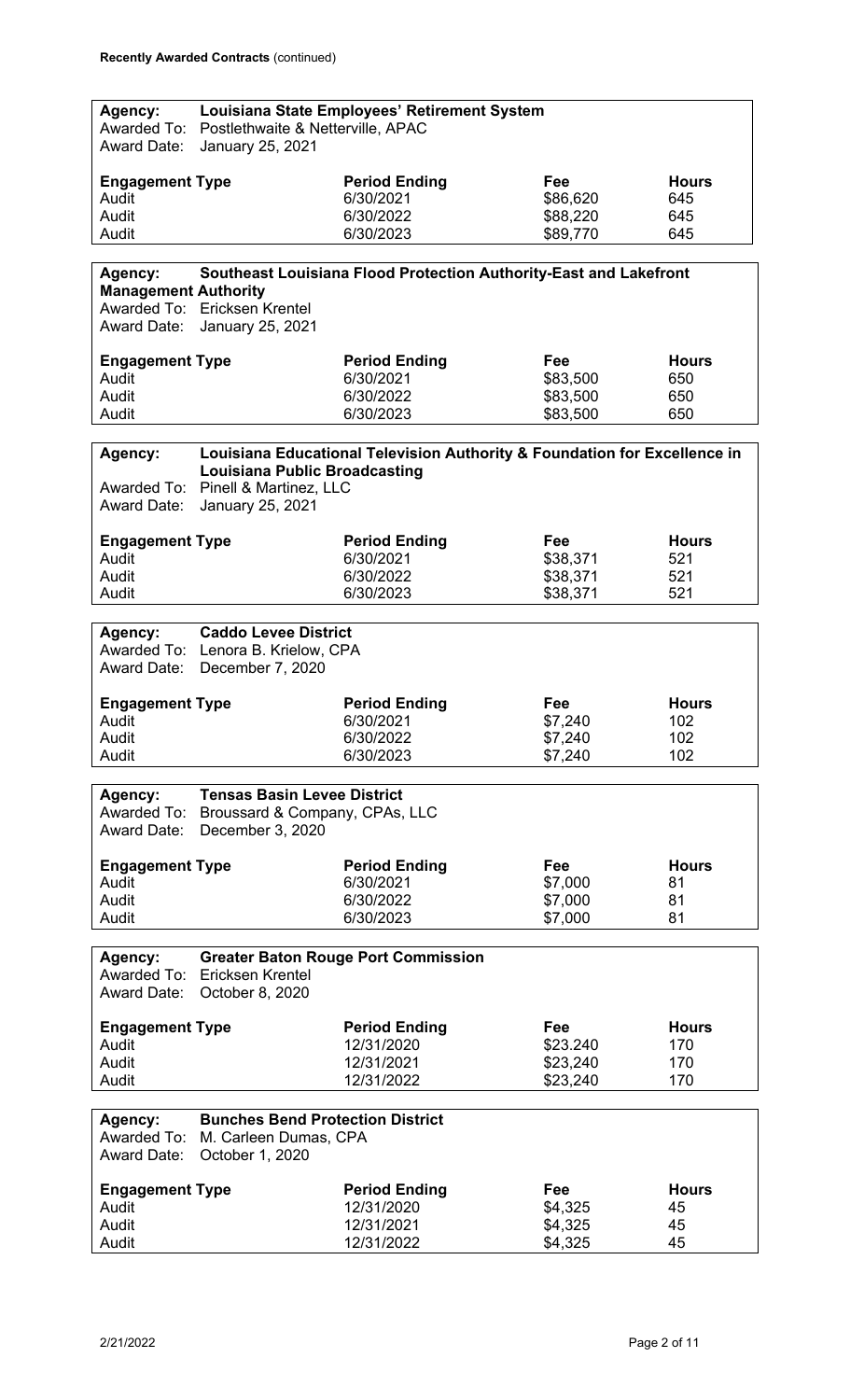| Agency:                       |                                                | <b>Louisiana Public Employees Deferred Compensation Plan</b>           |          |              |
|-------------------------------|------------------------------------------------|------------------------------------------------------------------------|----------|--------------|
| Awarded To:<br>Award Date:    | J. Aaron Cooper, CPA, LLC<br>September 4, 2020 |                                                                        |          |              |
| <b>Engagement Type</b>        |                                                | <b>Period Ending</b>                                                   | Fee      | <b>Hours</b> |
| Audit                         |                                                | 12/31/2020                                                             | \$18,000 | 200          |
| Audit                         |                                                | 12/31/2021                                                             | \$18,000 | 200          |
| Audit                         |                                                | 12/31/2022                                                             | \$20,000 | 200          |
|                               |                                                |                                                                        |          |              |
| Agency:                       |                                                | <b>Greater New Orleans Expressway Commission</b>                       |          |              |
|                               | Awarded To: Griffin & Furman, LLC              |                                                                        |          |              |
| <b>Award Date:</b>            | August 12, 2020                                |                                                                        |          |              |
| <b>Engagement Type</b>        |                                                | <b>Period Ending</b>                                                   | Fee      | <b>Hours</b> |
| Audit                         |                                                | 10/30/2020                                                             | \$14,800 | 180          |
| Audit                         |                                                | 10/30/2021                                                             | \$14,800 | 180          |
| Audit                         |                                                | 10/30/2022                                                             | \$14,800 | 180          |
|                               |                                                |                                                                        |          |              |
| Agency:                       | Program                                        | Louisiana Public Facilities Authority - 2011A Student Loan Backed Bond |          |              |
| Awarded To:                   | Postlethwaite & Netterville                    |                                                                        |          |              |
| <b>Award Date:</b>            | August 4, 2020                                 |                                                                        |          |              |
|                               |                                                |                                                                        |          |              |
| <b>Engagement Type</b>        |                                                | <b>Period Ending</b>                                                   | Fee      | <b>Hours</b> |
| Audit/AUP                     |                                                | 12/31/2020                                                             | \$16,725 | 123          |
| Audit/AUP                     |                                                | 12/31/2021                                                             | \$16,725 | 123          |
| Audit/AUP                     |                                                | 12/31/2022                                                             | \$16,725 | 123          |
|                               |                                                |                                                                        |          |              |
| Agency:                       | <b>Red River Levee and District</b>            |                                                                        |          |              |
|                               | Awarded To: TWRU CPAs & Financial Advisors     |                                                                        |          |              |
| <b>Award Date:</b>            | July 20, 2020                                  |                                                                        |          |              |
| <b>Engagement Type</b>        |                                                | <b>Period Ending</b>                                                   | Fee      | <b>Hours</b> |
| <b>Agreed-Upon Procedures</b> |                                                | 6/30/2020                                                              | \$2,706  | 24           |
| Agreed-Upon Procedures        |                                                | 6/30/2021                                                              | \$2,525  | 21           |
| <b>Agreed-Upon Procedures</b> |                                                | 6/30/2022                                                              | \$2,592  | 21           |
|                               |                                                |                                                                        |          |              |
| Agency:                       |                                                | <b>Louisiana Board of Examiners of Nursing Facility Administrators</b> |          |              |
| Awarded To:                   | William D. Mercer, CPA (APAC                   |                                                                        |          |              |
| <b>Award Date:</b>            | July 1, 2020                                   |                                                                        |          |              |
|                               |                                                |                                                                        |          |              |
| <b>Engagement Type</b>        |                                                | <b>Period Ending</b>                                                   | Fee      | <b>Hours</b> |
| <b>Agreed-Upon Procedures</b> |                                                | 6/30/2020                                                              | \$1,800  | 20           |
| <b>Agreed-Upon Procedures</b> |                                                | 6/30/2021                                                              | \$1,800  | 20           |
| <b>Agreed-Upon Procedures</b> |                                                | 6/30/2022                                                              | \$1,800  | 20           |
|                               |                                                |                                                                        |          |              |
| Agency:                       |                                                | Louisiana Motor Vehicle Commission                                     |          |              |
|                               | Awarded To: Griffin & Furman, LLC              |                                                                        |          |              |
| <b>Award Date:</b>            | July 1, 2020                                   |                                                                        |          |              |
| <b>Engagement Type</b>        |                                                | <b>Period Ending</b>                                                   | Fee      | <b>Hours</b> |
| Audit                         |                                                | 6/30/2020                                                              | \$5,960  | 63           |
| Audit                         |                                                | 6/30/2021                                                              | \$5,960  | 63           |
| Audit                         |                                                | 6/30/2022                                                              | \$5,960  | 63           |
|                               |                                                |                                                                        |          |              |
| Agency:                       | <b>Louisiana Physical Therapy Board</b>        |                                                                        |          |              |
| Awarded To:                   | Griffin & Furman, LLC                          |                                                                        |          |              |
| <b>Award Date:</b>            | June 30, 2020                                  |                                                                        |          |              |
| <b>Engagement Type</b>        |                                                | <b>Period Ending</b>                                                   | Fee      | <b>Hours</b> |
| <b>Agreed-Upon Procedures</b> |                                                | 6/30/2020                                                              | \$1,920  | 21           |
| <b>Agreed-Upon Procedures</b> |                                                | 6/30/2021                                                              | \$1,920  | 21           |
|                               | <b>Agreed-Upon Procedures</b>                  | 6/30/2022                                                              | \$1,920  | 21           |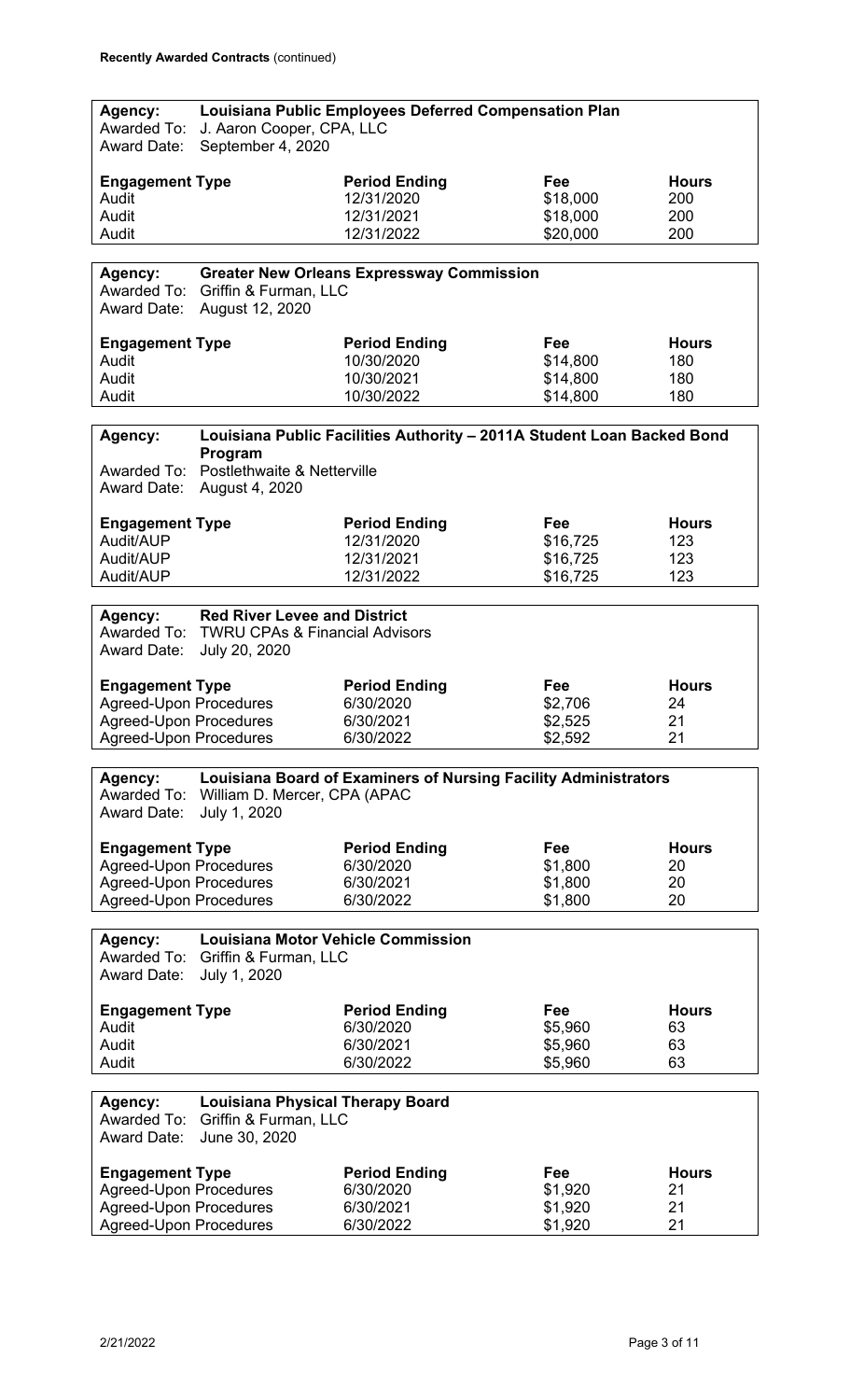| Agency:<br>Awarded To:        |                                           | Louisiana State Board of Examiners of Psychologists                  |         |              |
|-------------------------------|-------------------------------------------|----------------------------------------------------------------------|---------|--------------|
| <b>Award Date:</b>            | William D. Mercer, CPA<br>June 24, 2020   |                                                                      |         |              |
| <b>Engagement Type</b>        |                                           | <b>Period Ending</b>                                                 | Fee     | <b>Hours</b> |
| <b>Agreed-Upon Procedures</b> |                                           | 6/30/2020                                                            | \$1,800 | 20           |
| <b>Agreed-Upon Procedures</b> |                                           | 6/30/2021                                                            | \$1,800 | 20           |
| <b>Agreed-Upon Procedures</b> |                                           | 6/30/2022                                                            | \$1,800 | 20           |
|                               |                                           |                                                                      |         |              |
| Agency:                       | <b>Audiology</b>                          | Louisiana State Board of Examiners for Speech-Language Pathology and |         |              |
| Awarded To:                   | William D. Mercer, CPA                    |                                                                      |         |              |
| Award Date:                   | June 24, 2020                             |                                                                      |         |              |
| <b>Engagement Type</b>        |                                           | <b>Period Ending</b>                                                 | Fee     | <b>Hours</b> |
| <b>Agreed-Upon Procedures</b> |                                           | 6/30/2020                                                            | \$1,800 | 20           |
| <b>Agreed-Upon Procedures</b> |                                           | 6/30/2021                                                            | \$1,800 | 20           |
| <b>Agreed-Upon Procedures</b> |                                           | 6/30/2022                                                            | \$1,800 | 20           |
|                               |                                           |                                                                      |         |              |
| Agency:                       |                                           | <b>Louisiana Board of Veterinary Medicine</b>                        |         |              |
|                               | Awarded To: William D. Mercer, CPA        |                                                                      |         |              |
| <b>Award Date:</b>            | June 24, 2020                             |                                                                      |         |              |
|                               |                                           |                                                                      |         |              |
| <b>Engagement Type</b>        |                                           | <b>Period Ending</b>                                                 | Fee     | <b>Hours</b> |
| <b>Agreed-Upon Procedures</b> |                                           | 6/30/2020                                                            | \$1,800 | 20           |
| <b>Agreed-Upon Procedures</b> |                                           | 6/30/2021                                                            | \$1,800 | 20           |
| <b>Agreed-Upon Procedures</b> |                                           | 6/30/2022                                                            | \$1,800 | 20           |
|                               |                                           |                                                                      |         |              |
| Agency:                       |                                           | <b>Louisiana State Board of Private Security Examiners</b>           |         |              |
| Awarded To:                   | William D. Mercer, CPA (APAC)             |                                                                      |         |              |
| <b>Award Date:</b>            | June 22, 2020                             |                                                                      |         |              |
| <b>Engagement Type</b>        |                                           | <b>Period Ending</b>                                                 | Fee     | <b>Hours</b> |
| <b>Agreed-Upon Procedures</b> |                                           | 6/30/2020                                                            | \$1,800 | 20           |
| Agreed-Upon Procedures        |                                           | 6/30/2021                                                            | \$1,800 | 20           |
| <b>Agreed-Upon Procedures</b> |                                           | 6/30/2022                                                            | \$1,800 | 20           |
|                               |                                           |                                                                      |         |              |
| Agency:                       |                                           | <b>Louisiana State Board of Social Work Examiners</b>                |         |              |
|                               | Awarded To: William D. Mercer, CPA (APAC) |                                                                      |         |              |
| <b>Award Date:</b>            | June 22, 2020                             |                                                                      |         |              |
|                               |                                           |                                                                      |         |              |
| <b>Engagement Type</b>        |                                           | <b>Period Ending</b>                                                 | Fee     | <b>Hours</b> |
| <b>Agreed-Upon Procedures</b> |                                           | 6/30/2020                                                            | \$1,800 | 20           |
| <b>Agreed-Upon Procedures</b> |                                           | 6/30/2021                                                            | \$1,800 | 20           |
| <b>Agreed-Upon Procedures</b> |                                           | 6/30/2022                                                            | \$1,800 | 20           |
|                               |                                           |                                                                      |         |              |
| Agency:                       |                                           | <b>Louisiana Board of Massage Therapy</b>                            |         |              |
| Awarded To:                   | William D. Mercer, CPA (APAC)             |                                                                      |         |              |
| <b>Award Date:</b>            | June 22, 2020                             |                                                                      |         |              |
|                               |                                           |                                                                      |         |              |
| <b>Engagement Type</b>        |                                           | <b>Period Ending</b>                                                 | Fee     | <b>Hours</b> |
| <b>Agreed-Upon Procedures</b> |                                           | 6/30/2020                                                            | \$1,800 | 20           |
| <b>Agreed-Upon Procedures</b> |                                           | 6/30/2021                                                            | \$1,800 | 20           |
| <b>Agreed-Upon Procedures</b> |                                           | 6/30/2022                                                            | \$1,800 | 20           |
|                               |                                           |                                                                      |         |              |
| Agency:                       | <b>Louisiana Rice Promotion Board</b>     |                                                                      |         |              |
| Awarded to:                   | <b>TWRU CPAs &amp; Financial Advisors</b> |                                                                      |         |              |
| <b>Award Date:</b>            | June 18, 2020                             |                                                                      |         |              |
|                               |                                           |                                                                      |         |              |
| <b>Engagement Type</b>        |                                           | <b>Period Ending</b>                                                 | Fee     | <b>Hours</b> |
| Audit                         |                                           | 6/30/2020                                                            | \$1,543 | 13           |
| Audit                         |                                           | 6/30/2021                                                            | \$1,585 | 13           |
| Audit                         |                                           | 6/30/2022                                                            | \$1,628 | 13           |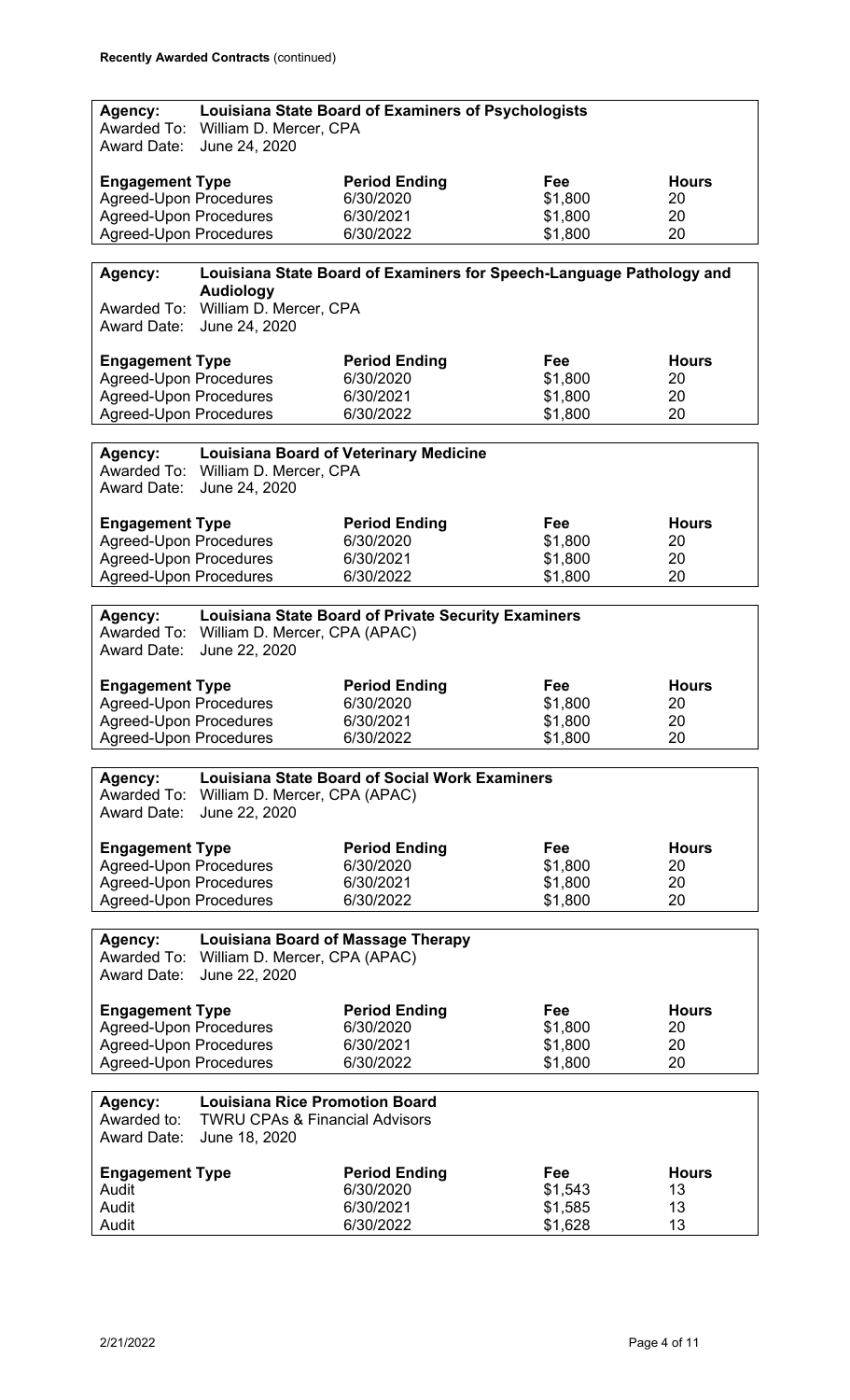| Agency:                       |                                           | <b>Natchitoches Historic District Development Commission</b>         |                      |              |
|-------------------------------|-------------------------------------------|----------------------------------------------------------------------|----------------------|--------------|
| Awarded To:                   | Pinell & Martinez, LLC                    |                                                                      |                      |              |
| <b>Award Date:</b>            | June 16, 2020                             |                                                                      |                      |              |
|                               |                                           |                                                                      |                      |              |
|                               |                                           |                                                                      |                      |              |
| <b>Engagement Type</b>        |                                           | <b>Period Ending</b>                                                 | Fee                  | <b>Hours</b> |
| <b>Agreed-Upon Procedures</b> |                                           | 6/30/2020                                                            | \$2,100              | 30           |
| <b>Agreed-Upon Procedures</b> |                                           | 6/30/2021                                                            | \$2,100              | 30           |
|                               |                                           |                                                                      |                      |              |
| <b>Agreed-Upon Procedures</b> |                                           | 6/30/2022                                                            | \$2,100              | 30           |
|                               |                                           |                                                                      |                      |              |
| Agency:                       |                                           | <b>Louisiana Licensed Professional Counselors Board of Examiners</b> |                      |              |
|                               |                                           |                                                                      |                      |              |
|                               | Awarded To: William D. Mercer, CPA (APAC) |                                                                      |                      |              |
| <b>Award Date:</b>            | June 16, 2020                             |                                                                      |                      |              |
|                               |                                           |                                                                      |                      |              |
| <b>Engagement Type</b>        |                                           | <b>Period Ending</b>                                                 | Fee                  | <b>Hours</b> |
| <b>Agreed-Upon Procedures</b> |                                           | 6/30/2020                                                            | \$1,800              | 20           |
|                               |                                           |                                                                      |                      |              |
| <b>Agreed-Upon Procedures</b> |                                           | 6/30/2021                                                            | \$1,800              | 20           |
| <b>Agreed-Upon Procedures</b> |                                           | 6/30/2022                                                            | \$1,800              | 20           |
|                               |                                           |                                                                      |                      |              |
| Agency:                       | <b>Louisiana State Board of Dentistry</b> |                                                                      |                      |              |
|                               |                                           |                                                                      |                      |              |
|                               | Awarded To: Griffin & Furman, LLC         |                                                                      |                      |              |
| <b>Award Date:</b>            | June 16, 2020                             |                                                                      |                      |              |
|                               |                                           |                                                                      |                      |              |
| <b>Engagement Type</b>        |                                           | <b>Period Ending</b>                                                 | Fee                  | <b>Hours</b> |
| <b>Agreed-Upon Procedures</b> |                                           | 6/30/2020                                                            | \$6,000              | 22           |
| <b>Agreed-Upon Procedures</b> |                                           | 6/30/2021                                                            | \$6,000              | 22           |
|                               |                                           |                                                                      |                      |              |
| <b>Agreed-Upon Procedures</b> |                                           | 6/30/2022                                                            | \$6,000              | 22           |
|                               |                                           |                                                                      |                      |              |
| Agency:                       | <b>Louisiana Beef Industry Council</b>    |                                                                      |                      |              |
| Awarded To:                   | Griffin & Furman LLC                      |                                                                      |                      |              |
| <b>Award Date:</b>            |                                           |                                                                      |                      |              |
|                               | June 8, 2020                              |                                                                      |                      |              |
|                               |                                           |                                                                      |                      |              |
|                               |                                           |                                                                      |                      |              |
| <b>Engagement Type</b>        |                                           | <b>Period Ending</b>                                                 | Fee                  | <b>Hours</b> |
| Audit                         |                                           | 12/31/2020                                                           |                      | 41           |
|                               |                                           |                                                                      | \$3,800              |              |
| Audit                         |                                           | 12/31/2021                                                           | \$3,800              | 41           |
| Audit                         |                                           | 12/31/2022                                                           | \$3,800              | 41           |
|                               |                                           |                                                                      |                      |              |
|                               |                                           | Louisiana State Board of Private Investigator Examiners              |                      |              |
| Agency:                       |                                           |                                                                      |                      |              |
| Awarded To:                   | Michael K. Glover, APAC                   |                                                                      |                      |              |
| <b>Award Date:</b>            | May 11, 2020                              |                                                                      |                      |              |
|                               |                                           |                                                                      |                      |              |
| <b>Engagement Type</b>        |                                           | <b>Period Ending</b>                                                 | Fee                  | <b>Hours</b> |
| <b>Agreed-Upon Procedures</b> |                                           | 6/30/2020                                                            | \$2,100              | 24           |
| <b>Agreed-Upon Procedures</b> |                                           | 6/30/2021                                                            | \$2,100              | 24           |
|                               |                                           |                                                                      |                      |              |
| <b>Agreed-Upon Procedures</b> |                                           | 6/30/2022                                                            | \$2,100              | 24           |
|                               |                                           |                                                                      |                      |              |
| Agency:                       | <b>Pontchartrain Levee District</b>       |                                                                      |                      |              |
|                               |                                           |                                                                      |                      |              |
|                               | Awarded To: Griffin & Furman, LLC         |                                                                      |                      |              |
| <b>Award Date:</b>            | May 6, 2020                               |                                                                      |                      |              |
|                               |                                           |                                                                      |                      |              |
| <b>Engagement Type</b>        |                                           | <b>Period Ending</b>                                                 | Fee                  | <b>Hours</b> |
| Audit                         |                                           | 6/30/2020                                                            | \$8,400              | 90           |
| Audit                         |                                           | 6/30/2021                                                            | \$8,400              | 90           |
| Audit                         |                                           | 6/30/2022                                                            | \$8,400              | 90           |
|                               |                                           |                                                                      |                      |              |
|                               |                                           |                                                                      |                      |              |
| Agency:                       |                                           | <b>Southeast Louisiana Flood Protection Authority - West</b>         |                      |              |
| Awarded To:                   | Griffin & Furman, LLC                     |                                                                      |                      |              |
| <b>Award Date:</b>            | May 6, 2020                               |                                                                      |                      |              |
|                               |                                           |                                                                      |                      |              |
|                               |                                           | <b>Period Ending</b>                                                 | Fee                  | <b>Hours</b> |
| <b>Engagement Type</b>        |                                           |                                                                      |                      |              |
| Audit                         |                                           | 6/30/2020                                                            | \$12,400             | 130          |
| Audit<br>Audit                |                                           | 6/30/2021<br>6/30/2022                                               | \$12,400<br>\$12,400 | 130<br>130   |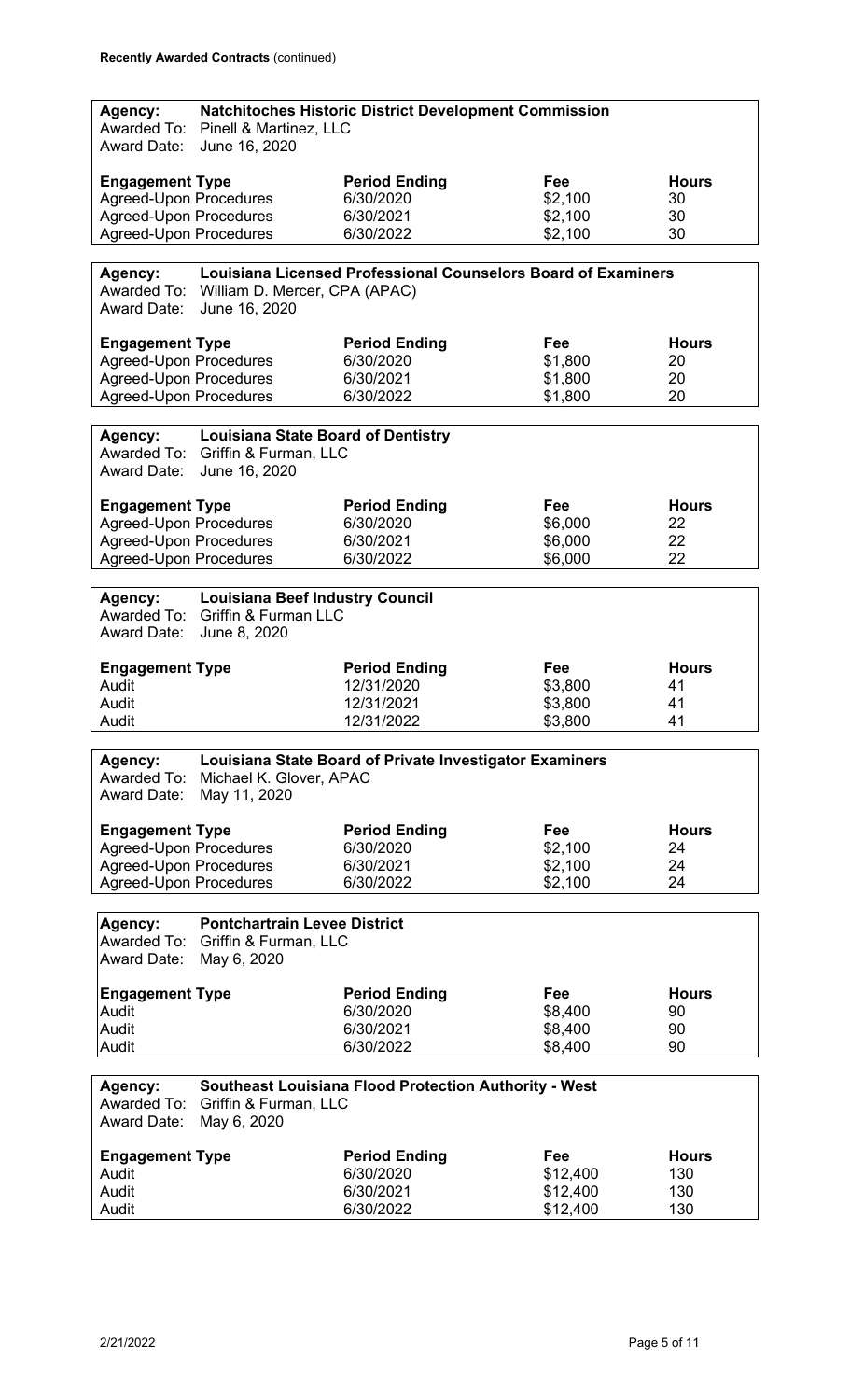| Agency:<br>Awarded To:<br>Award Date:        | Griffin & Furman, LLC<br>May 6, 2020                               | <b>Louisiana State Board of Practical Nurse Examiners</b>    |                           |                          |
|----------------------------------------------|--------------------------------------------------------------------|--------------------------------------------------------------|---------------------------|--------------------------|
| <b>Engagement Type</b><br>Audit<br>Audit     |                                                                    | <b>Period Ending</b><br>6/30/2020<br>6/30/2021               | Fee<br>\$6,000<br>\$6,000 | <b>Hours</b><br>64<br>64 |
| Audit                                        |                                                                    | 6/30/2022                                                    | \$6,000                   | 64                       |
| Agency:                                      |                                                                    | <b>Louisiana State Board of Architectural Examiners</b>      |                           |                          |
| <b>Award Date:</b>                           | Awarded To: Michael K. Glover, APAC<br>May 6, 2020                 |                                                              |                           |                          |
| <b>Engagement Type</b>                       |                                                                    | <b>Period Ending</b>                                         | Fee                       | <b>Hours</b>             |
| Audit                                        |                                                                    | 6/30/2020                                                    | \$4,975                   | 59                       |
| Audit<br>Audit                               |                                                                    | 6/30/2021<br>6/30/2022                                       | \$4,975<br>\$4,975        | 59<br>59                 |
|                                              |                                                                    |                                                              |                           |                          |
| Agency:<br>Awarded To:<br><b>Award Date:</b> | Griffin & Furman, LLC<br>April 30, 2020                            | Louisiana Retirement Systems Building Management Partnership |                           |                          |
| <b>Engagement Type</b>                       |                                                                    | <b>Period Ending</b>                                         | Fee                       | <b>Hours</b>             |
| Audit                                        |                                                                    | 6/30/2020                                                    | \$5,440                   | 56                       |
| Audit                                        |                                                                    | 6/30/2021                                                    | \$5,440                   | 56                       |
| Audit                                        |                                                                    | 6/30/2022                                                    | \$5,440                   | 56                       |
| Agency:                                      |                                                                    | <b>Grand Isle Independent Levee District</b>                 |                           |                          |
|                                              | Awarded To: Lenora Krielow, CPA, LLC<br>Award Date: April 30, 2020 |                                                              |                           |                          |
| <b>Engagement Type</b>                       |                                                                    | <b>Period Ending</b>                                         | Fee                       | <b>Hours</b>             |
| Audit                                        |                                                                    | 6/30/2020                                                    | \$4,000                   | 55                       |
| Audit                                        |                                                                    | 6/30/2021                                                    | \$4,000                   | 55                       |
| Audit                                        |                                                                    | 6/30/2022                                                    | \$4,000                   | 55                       |
| Agency:                                      | <b>South Lafourche Levee District</b>                              |                                                              |                           |                          |
| Awarded To:<br><b>Award Date:</b>            | Griffin & Furman, LLC<br>April 28, 2020                            |                                                              |                           |                          |
| <b>Engagement Type</b>                       |                                                                    | <b>Period Ending</b>                                         | Fee                       | <b>Hours</b>             |
| Audit                                        |                                                                    | 6/30/2020                                                    | \$8,560                   | 92                       |
| Audit                                        |                                                                    | 6/30/2021                                                    | \$8,560                   | 92                       |
| Audit                                        |                                                                    | 6/30/2022                                                    | \$8,560                   | 92                       |
| Agency:<br><b>Award Date:</b>                | Awarded To: Daigrepont & Brian, APAC<br>April 23, 2020             | <b>Jefferson Parish Human Services Authority</b>             |                           |                          |
|                                              |                                                                    |                                                              |                           |                          |
| <b>Engagement Type</b>                       |                                                                    | <b>Period Ending</b>                                         | Fee                       | <b>Hours</b>             |
| Audit                                        |                                                                    | 6/30/2020<br>6/30/2021                                       | \$16,460                  | 199                      |
| Audit<br>Audit                               |                                                                    | 6/30/2022                                                    | \$16,460<br>\$16,460      | 199<br>199               |
|                                              |                                                                    |                                                              |                           |                          |
| Agency:<br>Awarded To:<br><b>Award Date:</b> | Hawthorn, Waymouth & Carroll, LLP<br>April 23, 2020                | <b>Teachers' Retirement System of Louisiana</b>              |                           |                          |
|                                              |                                                                    |                                                              |                           |                          |
| <b>Engagement Type</b><br>Audit              |                                                                    | <b>Period Ending</b><br>6/30/2020                            | Fee<br>\$89,960           | <b>Hours</b><br>848      |
| Audit                                        |                                                                    | 6/30/2021                                                    | \$89,960                  | 848                      |
| Audit                                        |                                                                    | 6/30/2022                                                    | \$89,960                  | 848                      |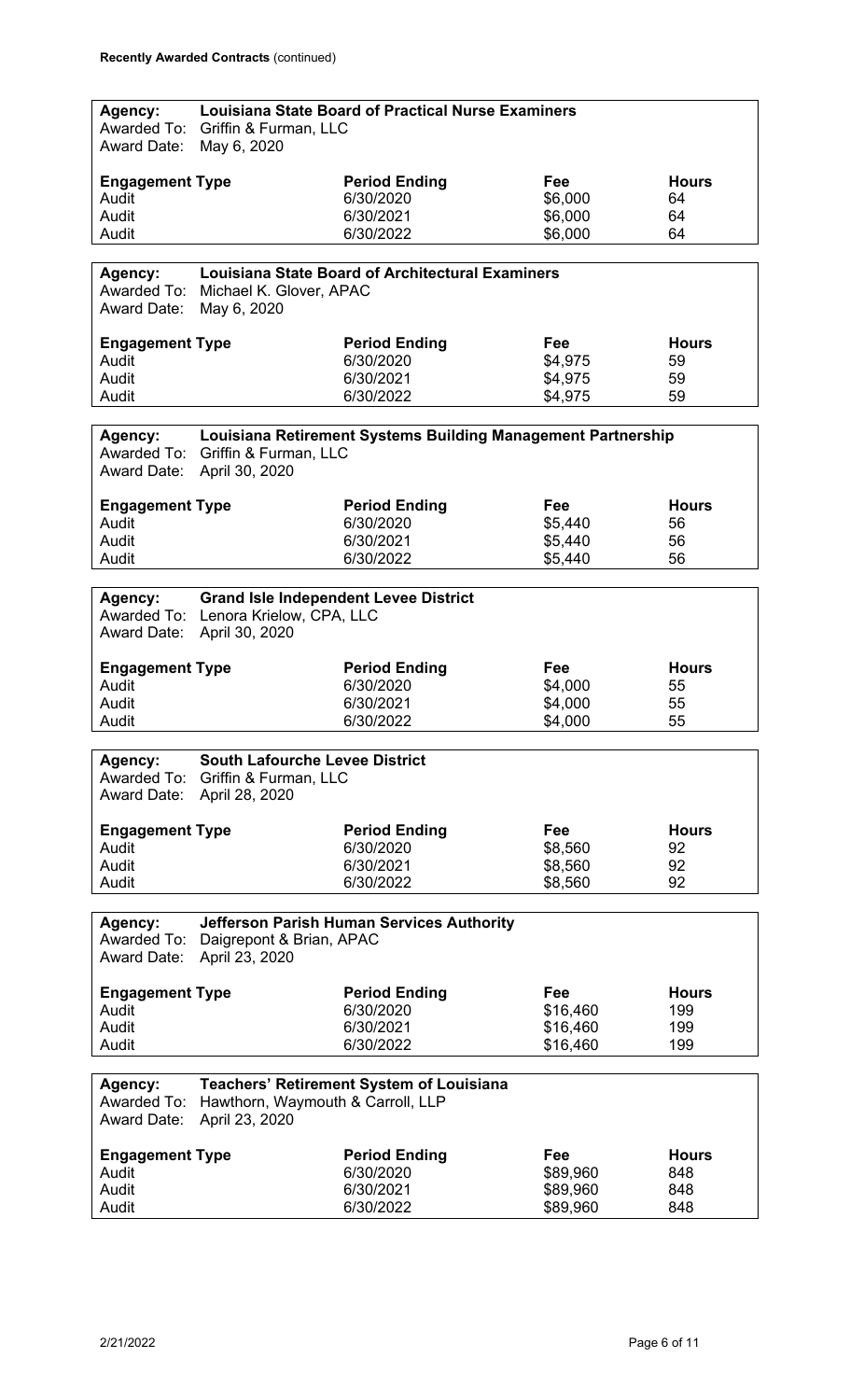| <b>Award Date:</b>                                      | Hienz & Macaluso, LLC<br>April 21, 2020                                                                | <b>Louisiana Sweet Potato Advertising and Development Commission</b> |                      |                    |
|---------------------------------------------------------|--------------------------------------------------------------------------------------------------------|----------------------------------------------------------------------|----------------------|--------------------|
| <b>Engagement Type</b><br><b>Agreed-Upon Procedures</b> |                                                                                                        | <b>Period Ending</b><br>6/30/2020                                    | Fee<br>\$2,205       | <b>Hours</b><br>25 |
| <b>Agreed-Upon Procedures</b>                           |                                                                                                        | 6/30/2021                                                            | \$2,205              | 25                 |
| <b>Agreed-Upon Procedures</b>                           |                                                                                                        | 6/30/2022                                                            | \$2,205              | 25                 |
|                                                         |                                                                                                        |                                                                      |                      |                    |
| Agency:<br>Awarded To:<br><b>Award Date:</b>            | <b>Atchafalaya Basin Levee District</b><br><b>TWRU CPAs &amp; Financial Advisors</b><br>April 21, 2020 |                                                                      |                      |                    |
| <b>Engagement Type</b>                                  |                                                                                                        | <b>Period Ending</b>                                                 | Fee                  | <b>Hours</b>       |
| Audit                                                   |                                                                                                        | 6/30/2020                                                            | \$10,000             | 117                |
| Audit                                                   |                                                                                                        | 6/30/2021                                                            | \$10,300             | 117                |
| Audit                                                   |                                                                                                        | 6/30/2022                                                            | \$10,600             | 117                |
|                                                         |                                                                                                        |                                                                      |                      |                    |
| Agency:                                                 | <b>Louisiana Board of Cosmetology</b>                                                                  |                                                                      |                      |                    |
| Awarded To:<br><b>Award Date:</b>                       | <b>TWRU CPAs &amp; Financial Advisors</b><br>April 21, 2020                                            |                                                                      |                      |                    |
| <b>Engagement Type</b>                                  |                                                                                                        | <b>Period Ending</b>                                                 | Fee                  | <b>Hours</b>       |
| Audit                                                   |                                                                                                        | 6/30/2020                                                            | \$10,000             | 117                |
| Audit                                                   |                                                                                                        | 6/30/2021                                                            | \$10,300             | 117                |
| Audit                                                   |                                                                                                        | 6/30/2022                                                            | \$10,600             | 117                |
|                                                         |                                                                                                        |                                                                      |                      |                    |
| Agency:                                                 | <b>Louisiana Behavior Analyst Board</b>                                                                |                                                                      |                      |                    |
| Awarded To:                                             | Pinell & Martinez, LLC                                                                                 |                                                                      |                      |                    |
| Award Date:                                             | April 15, 2020                                                                                         |                                                                      |                      |                    |
| <b>Engagement Type</b>                                  |                                                                                                        | <b>Period Ending</b>                                                 | Fee                  | <b>Hours</b>       |
| <b>Agreed-Upon Procedures</b>                           |                                                                                                        | 6/30/2020                                                            | \$2,774              | 40                 |
| <b>Agreed-Upon Procedures</b>                           |                                                                                                        | 6/30/2021                                                            | \$2,774              | 40                 |
|                                                         | <b>Agreed-Upon Procedures</b>                                                                          | 6/30/2022                                                            | \$2,774              |                    |
|                                                         |                                                                                                        |                                                                      |                      | 40                 |
|                                                         |                                                                                                        |                                                                      |                      |                    |
| Agency:                                                 |                                                                                                        | Louisiana State Radiologic Technology Board of Examiners             |                      |                    |
| Awarded To:                                             | Hienz & Macaluso, LLC                                                                                  |                                                                      |                      |                    |
| Award Date:                                             | April 13, 2020                                                                                         |                                                                      |                      |                    |
|                                                         |                                                                                                        |                                                                      | Fee                  | <b>Hours</b>       |
| <b>Engagement Type</b><br><b>Agreed-Upon Procedures</b> |                                                                                                        | <b>Period Ending</b><br>6/30/2020                                    | \$2,520              | 29                 |
| <b>Agreed-Upon Procedures</b>                           |                                                                                                        | 6/30/2021                                                            | \$2,520              | 29                 |
| <b>Agreed-Upon Procedures</b>                           |                                                                                                        | 6/30/2022                                                            | \$2,520              | 29                 |
|                                                         |                                                                                                        |                                                                      |                      |                    |
| Agency:                                                 |                                                                                                        | Louisiana State Police Retirement System                             |                      |                    |
| Awarded To:                                             | Hienz & Macaluso, LLC                                                                                  |                                                                      |                      |                    |
| <b>Award Date:</b>                                      | April 13, 2020                                                                                         |                                                                      |                      |                    |
| <b>Engagement Type</b>                                  |                                                                                                        | <b>Period Ending</b>                                                 | Fee                  | <b>Hours</b>       |
| Audit                                                   |                                                                                                        | 6/30/2020                                                            | \$10,250             | 117                |
| Audit<br>Audit                                          |                                                                                                        | 6/30/2021<br>6/30/2022                                               | \$10,250<br>\$10,250 | 117<br>117         |
|                                                         |                                                                                                        |                                                                      |                      |                    |
| Agency:                                                 |                                                                                                        | Lafitte Area Independent Levee District                              |                      |                    |
| Awarded To:                                             | Hienz & Macaluso, LLC                                                                                  |                                                                      |                      |                    |
| Award Date:                                             | April 13, 2020                                                                                         |                                                                      |                      |                    |
|                                                         |                                                                                                        |                                                                      |                      |                    |
| <b>Engagement Type</b>                                  |                                                                                                        | <b>Period Ending</b>                                                 | Fee                  | <b>Hours</b>       |
| Audit                                                   |                                                                                                        | 6/30/2020                                                            | \$6,125              | 70                 |
| Audit<br>Audit                                          |                                                                                                        | 6/30/2021<br>6/30/2022                                               | \$6,125<br>\$6,125   | 70<br>70           |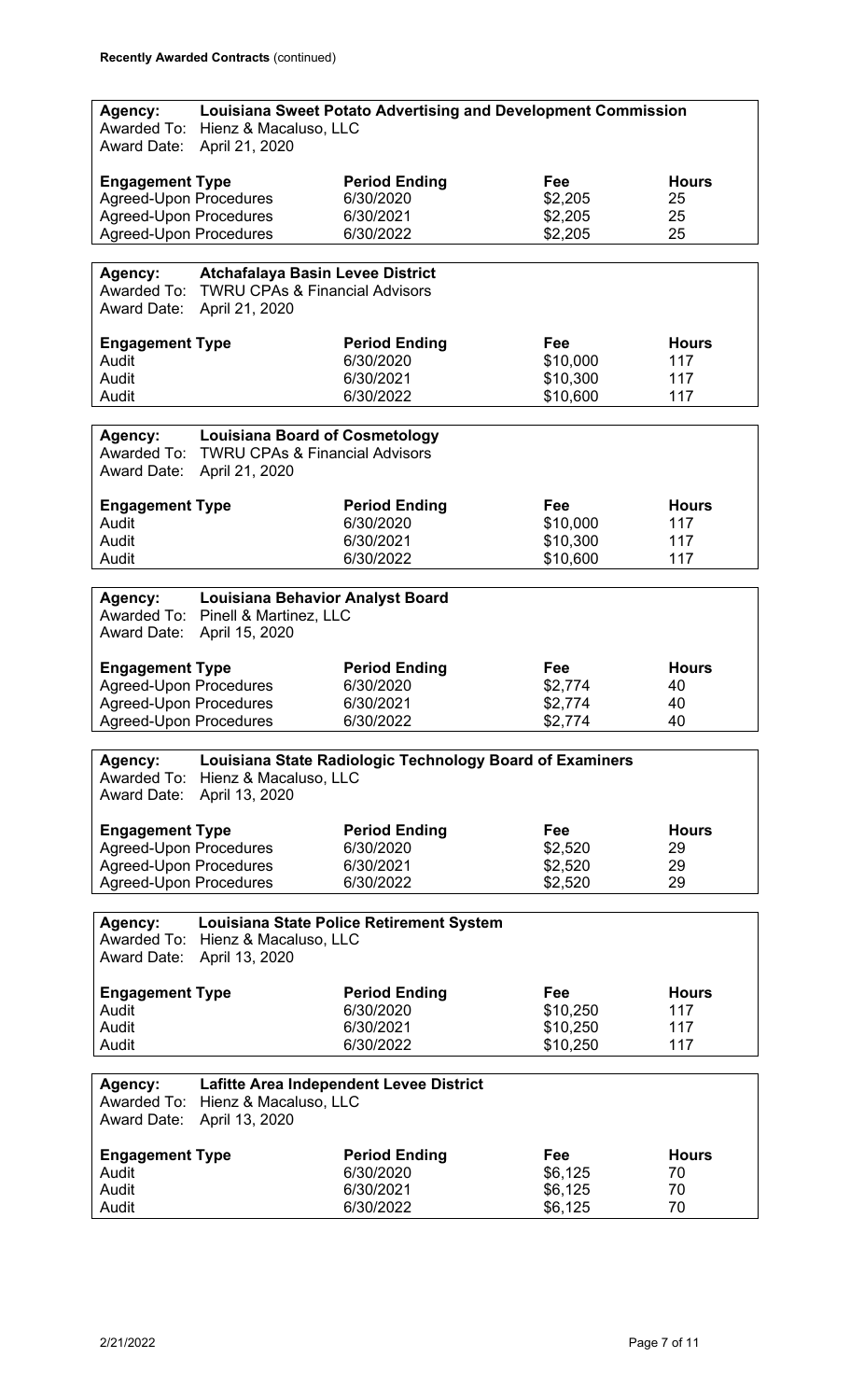| Agency:<br>Awarded To:<br><b>Award Date:</b> | Michael K. Glover, APAC<br>April 9, 2020 | Louisiana State Board of Chiropractic Examiners             |          |              |
|----------------------------------------------|------------------------------------------|-------------------------------------------------------------|----------|--------------|
| <b>Engagement Type</b>                       |                                          | <b>Period Ending</b>                                        | Fee      | <b>Hours</b> |
| <b>Agreed-Upon Procedures</b>                |                                          | 6/30/2020                                                   | \$2,100  | 25           |
| <b>Agreed-Upon Procedures</b>                |                                          | 6/30/2021                                                   | \$2,100  | 25           |
| <b>Agreed-Upon Procedures</b>                |                                          | 6/30/2022                                                   | \$2,100  | 25           |
|                                              |                                          |                                                             |          |              |
| Agency:                                      | <b>State Plumbing Board of Louisiana</b> |                                                             |          |              |
| Awarded To:<br>Award Date:                   | Michael K. Glover, APAC<br>April 9, 2020 |                                                             |          |              |
| <b>Engagement Type</b>                       |                                          | <b>Period Ending</b>                                        | Fee      | <b>Hours</b> |
| <b>Agreed-Upon Procedures</b>                |                                          | 6/30/2020                                                   | \$2,500  | 28           |
| <b>Agreed-Upon Procedures</b>                |                                          | 6/30/2021                                                   | \$2,500  | 28           |
| <b>Agreed-Upon Procedures</b>                |                                          | 6/30/2022                                                   | \$2,500  | 28           |
|                                              |                                          |                                                             |          |              |
| Agency:                                      | <b>Louisiana Real Estate Commission</b>  |                                                             |          |              |
| Awarded To:                                  | Michael K. Glover, APAC                  |                                                             |          |              |
| <b>Award Date:</b>                           | April 8, 2020                            |                                                             |          |              |
| <b>Engagement Type</b>                       |                                          | <b>Period Ending</b>                                        | Fee      | <b>Hours</b> |
| Audit                                        |                                          | 6/30/2020                                                   | \$12,500 | 143          |
| Audit                                        |                                          | 6/30/2021                                                   | \$12,500 | 143          |
| Audit                                        |                                          | 6/30/2022                                                   | \$12,500 | 143          |
|                                              |                                          |                                                             |          |              |
| Agency:                                      |                                          | Louisiana Real Estate Appraisers Board                      |          |              |
| Awarded To:                                  | Michael K. Glover, APAC                  |                                                             |          |              |
| <b>Award Date:</b>                           | April 8, 2020                            |                                                             |          |              |
|                                              |                                          |                                                             |          |              |
| <b>Engagement Type</b>                       |                                          | <b>Period Ending</b>                                        | Fee      | <b>Hours</b> |
| <b>Agreed-Upon Procedures</b>                |                                          | 6/30/2020                                                   | \$2,500  | 28           |
| <b>Agreed-Upon Procedures</b>                |                                          | 6/30/2021                                                   | \$2,500  | 28           |
| <b>Agreed-Upon Procedures</b>                |                                          | 6/30/2022                                                   | \$2,500  | 28           |
|                                              |                                          |                                                             |          |              |
| Agency:                                      |                                          | Louisiana Soybean and Grain Research and Promotion Board    |          |              |
| Awarded To:                                  | Michael K. Glover, APAC                  |                                                             |          |              |
| <b>Award Date:</b>                           | April 8, 2020                            |                                                             |          |              |
|                                              |                                          |                                                             |          |              |
| <b>Engagement Type</b>                       |                                          | <b>Period Ending</b>                                        | Fee      | <b>Hours</b> |
| Audit                                        |                                          | 6/30/2020                                                   | \$4,500  | 50           |
| Audit                                        |                                          | 6/30/2021                                                   | \$4,500  | 50           |
| Audit                                        |                                          | 6/30/2022                                                   | \$4,500  | 50           |
|                                              |                                          |                                                             |          |              |
| Agency:                                      | <b>Sabine River Authority</b>            |                                                             |          |              |
| Awarded To:                                  | Broussard & Company, CPAs                |                                                             |          |              |
| <b>Award Date:</b>                           | April 8, 2020                            |                                                             |          |              |
| <b>Engagement Type</b>                       |                                          | <b>Period Ending</b>                                        | Fee      | <b>Hours</b> |
| Audit                                        |                                          | 6/30/2020                                                   | \$15,500 | 160          |
| Audit                                        |                                          | 6/30/2021                                                   | \$15,500 | 160          |
| Audit                                        |                                          |                                                             |          |              |
|                                              |                                          |                                                             |          |              |
|                                              |                                          | 6/30/2022                                                   | \$15,500 | 160          |
|                                              |                                          |                                                             |          |              |
| Agency:                                      |                                          | Louisiana Professional Engineering and Land Surveying Board |          |              |
| Awarded To:                                  | Michael K. Glover, APAC                  |                                                             |          |              |
| <b>Award Date:</b>                           | April 8, 2020                            |                                                             |          |              |
| <b>Engagement Type</b>                       |                                          | <b>Period Ending</b>                                        | Fee      | <b>Hours</b> |
| <b>Agreed-Upon Procedures</b>                |                                          | 6/30/2020                                                   | \$2,500  | 28           |
| <b>Agreed-Upon Procedures</b>                |                                          | 6/30/2018                                                   | \$2,500  | 28           |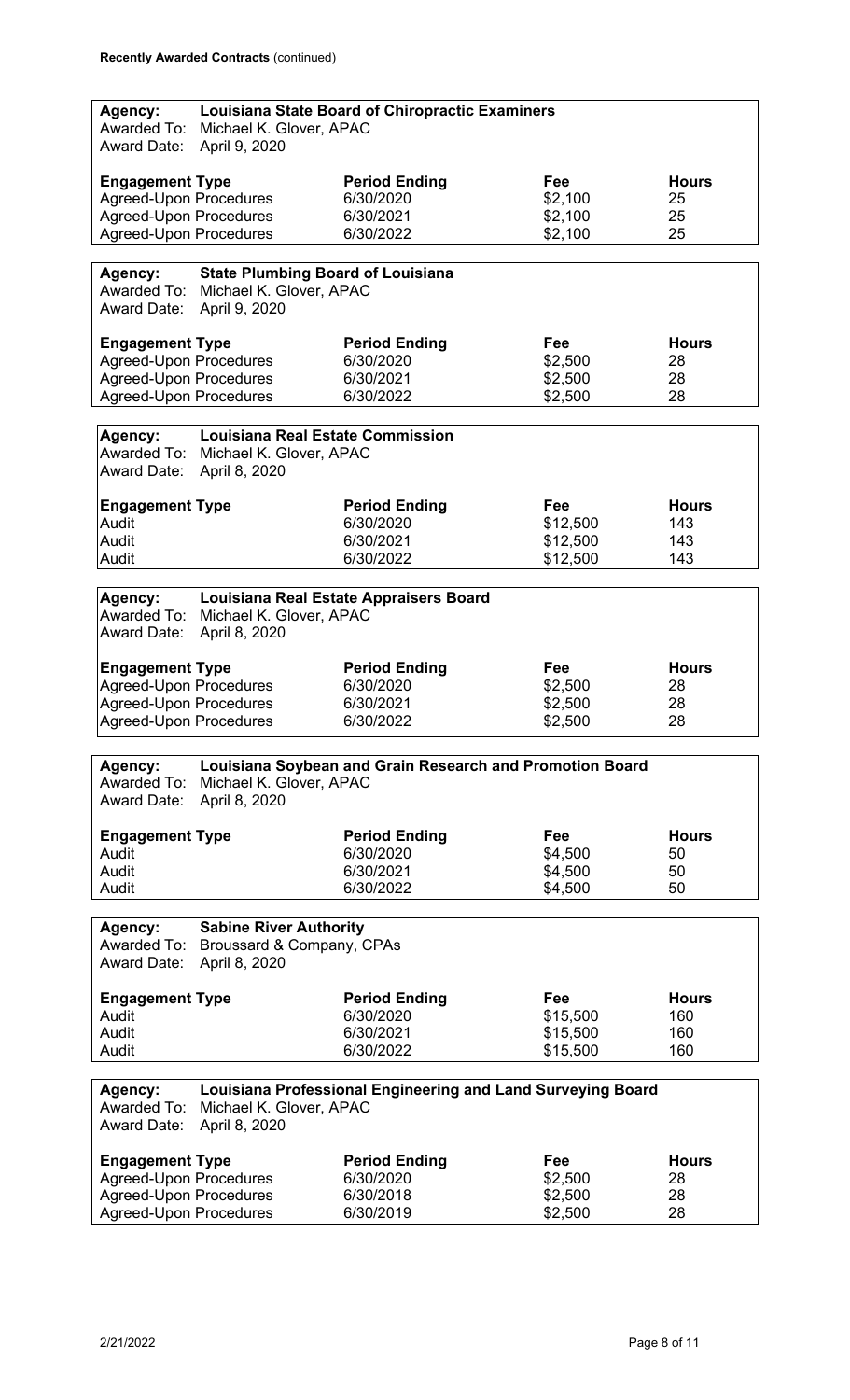| Agency:<br><b>Award Date:</b>               | Awarded To: Michael K. Glover, APAC<br>April 8, 2020             | <b>Louisiana Board of Drug and Device Distributors</b>                            |           |              |
|---------------------------------------------|------------------------------------------------------------------|-----------------------------------------------------------------------------------|-----------|--------------|
|                                             |                                                                  |                                                                                   |           |              |
| <b>Engagement Type</b>                      |                                                                  | <b>Period Ending</b>                                                              | Fee       | <b>Hours</b> |
| <b>Agreed-Upon Procedures</b>               |                                                                  | 6/30/2020                                                                         | \$2,500   | 28           |
| <b>Agreed-Upon Procedures</b>               |                                                                  | 6/30/2021                                                                         | \$2,500   | 28           |
| <b>Agreed-Upon Procedures</b>               |                                                                  | 6/30/2022                                                                         | \$2,500   | 28           |
|                                             |                                                                  |                                                                                   |           |              |
| <b>Agency:</b><br>Award Date: April 2, 2020 | <b>Louisiana Housing Corporation</b>                             | Awarded To: Duplantier, Hrapmann, Hogan & Maher, LLP                              |           |              |
| <b>Engagement Type</b>                      |                                                                  | <b>Period Ending</b>                                                              | Fee       | <b>Hours</b> |
| Audit                                       |                                                                  | 6/30/2020                                                                         | \$171,595 | 1508         |
| Audit                                       |                                                                  | 6/30/2021                                                                         | \$171,595 | 1508         |
| Audit                                       |                                                                  | 6/30/2022                                                                         | \$171,595 | 1508         |
|                                             |                                                                  |                                                                                   |           |              |
|                                             | Statements audit, and Rental Properties audit                    | *Includes Louisiana Housing Authority, LHC General Fund audit, Combined Financial |           |              |
|                                             |                                                                  |                                                                                   |           |              |
| Agency:                                     | <b>Louisiana State Board of Nursing</b>                          |                                                                                   |           |              |
|                                             | Awarded To: Pinell & Martinez, LLC<br>Award Date: March 30, 2020 |                                                                                   |           |              |
| <b>Engagement Type</b>                      |                                                                  | <b>Period Ending</b>                                                              | Fee       | <b>Hours</b> |
| Audit                                       |                                                                  | 6/30/2020                                                                         | \$10,070  | 136          |
| Audit                                       |                                                                  | 6/30/2021                                                                         | \$10,070  | 136          |
|                                             |                                                                  |                                                                                   |           |              |
| Audit                                       |                                                                  | 6/30/2022                                                                         | \$10,070  | 136          |
|                                             |                                                                  |                                                                                   |           |              |
| Agency:                                     |                                                                  | <b>Louisiana State Board of Embalmers and Funeral Directors</b>                   |           |              |
| Awarded To:                                 | Pinell & Martinez, LLC                                           |                                                                                   |           |              |
| <b>Award Date:</b>                          | March 30, 2020                                                   |                                                                                   |           |              |
|                                             |                                                                  |                                                                                   |           |              |
| <b>Engagement Type</b>                      |                                                                  | <b>Period Ending</b>                                                              | Fee       | <b>Hours</b> |
| Audit                                       |                                                                  | 6/30/2020                                                                         | \$5,900   | 79           |
| Audit                                       |                                                                  | 6/30/2021                                                                         | \$5,900   | 79           |
| Audit                                       |                                                                  | 6/30/2022                                                                         | \$5,900   | 79           |
|                                             |                                                                  |                                                                                   |           |              |
|                                             |                                                                  |                                                                                   |           |              |
| Agency:                                     | <b>Bossier Levee District</b>                                    |                                                                                   |           |              |
| Awarded To:                                 | Broussard & Company, CPAs                                        |                                                                                   |           |              |
| <b>Award Date:</b>                          | March 13, 2020                                                   |                                                                                   |           |              |
|                                             |                                                                  |                                                                                   |           |              |
| <b>Engagement Type</b>                      |                                                                  | <b>Period Ending</b>                                                              | Fee       | <b>Hours</b> |
| Audit                                       |                                                                  | 6/30/2020                                                                         | \$6,000   | 75           |
| Audit                                       |                                                                  | 6/30/2021                                                                         | \$6,000   | 75           |
| Audit                                       |                                                                  | 6/30/2022                                                                         | \$6,000   | 75           |
|                                             |                                                                  |                                                                                   |           |              |
| Agency:                                     |                                                                  | <b>Health Education Authority of Louisiana</b>                                    |           |              |
| Awarded To:                                 | Pinell & Martinez, LLC                                           |                                                                                   |           |              |
|                                             |                                                                  |                                                                                   |           |              |
| <b>Award Date:</b>                          | March 12, 2020                                                   |                                                                                   |           |              |
|                                             |                                                                  |                                                                                   |           | <b>Hours</b> |
| <b>Engagement Type</b>                      |                                                                  | <b>Period Ending</b>                                                              | Fee       |              |
| Audit                                       |                                                                  | 6/30/19                                                                           | \$8,070   | 102          |
|                                             |                                                                  |                                                                                   |           |              |
| Agency:                                     | <b>Louisiana Board of Pharmacy</b>                               |                                                                                   |           |              |
| Awarded To:                                 | Pinell & Martinez, LLC                                           |                                                                                   |           |              |
| <b>Award Date:</b>                          | March 12, 2020                                                   |                                                                                   |           |              |
|                                             |                                                                  |                                                                                   |           |              |
| <b>Engagement Type</b>                      |                                                                  | <b>Period Ending</b>                                                              | Fee       | <b>Hours</b> |
| Audit                                       |                                                                  | 6/30/2020                                                                         | \$7,130   | 94           |
| Audit                                       |                                                                  | 6/30/2021                                                                         | \$7,130   | 94           |
| Audit                                       |                                                                  | 6/30/2022                                                                         | \$7,130   | 94           |
|                                             |                                                                  |                                                                                   |           |              |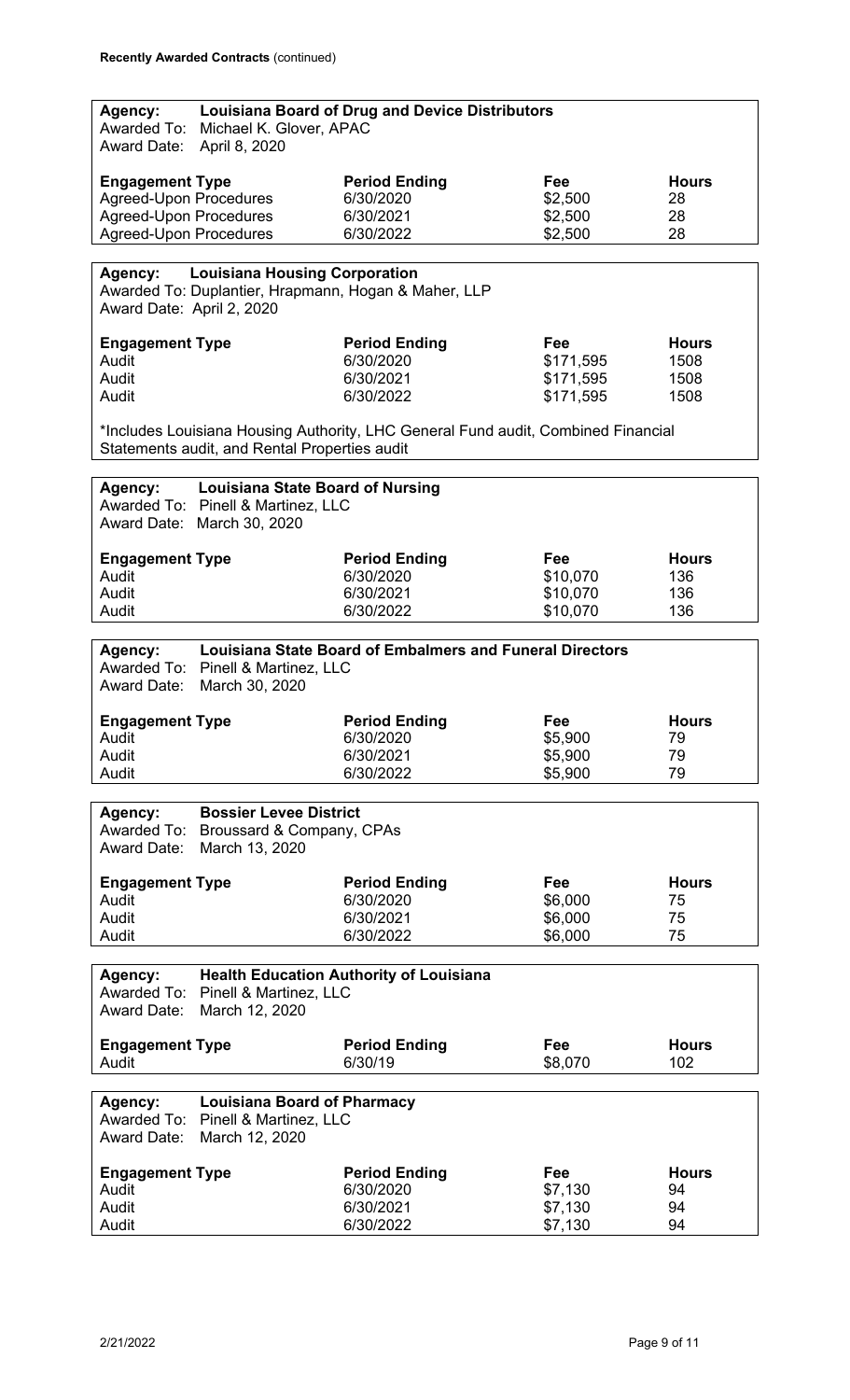| Agency:                                                        |                                                    | <b>Louisiana Economic Development Corporation</b>     |                      |              |
|----------------------------------------------------------------|----------------------------------------------------|-------------------------------------------------------|----------------------|--------------|
| Awarded To:<br><b>Award Date:</b>                              | J. Aaron Cooper, CPA, LLC<br>March 9, 2020         |                                                       |                      |              |
|                                                                |                                                    |                                                       |                      |              |
| <b>Engagement Type</b>                                         |                                                    | <b>Period Ending</b>                                  | Fee                  | <b>Hours</b> |
| Audit                                                          |                                                    | 6/30/2020                                             | \$27,500             | 200          |
| Audit                                                          |                                                    | 6/30/2021                                             | \$27,500             | 200          |
| Audit                                                          |                                                    | 6/30/2022                                             | \$27,500             | 200          |
|                                                                |                                                    |                                                       |                      |              |
| Agency:                                                        |                                                    | <b>Natchitoches Levee and Drainage District</b>       |                      |              |
| Awarded To:<br><b>Award Date:</b>                              | Broussard & Company, CPAs<br>March 4, 2020         |                                                       |                      |              |
|                                                                |                                                    |                                                       |                      |              |
| <b>Engagement Type</b>                                         |                                                    | <b>Period Ending</b>                                  | Fee                  | <b>Hours</b> |
| Audit                                                          |                                                    | 6/30/2020                                             | \$7,000              | 81           |
| Audit                                                          |                                                    | 6/30/2021                                             | \$7,000              | 81           |
| Audit                                                          |                                                    | 6/30/2022                                             | \$7,000              | 81           |
|                                                                |                                                    |                                                       |                      |              |
| Agency:<br>Awarded To:                                         |                                                    | <b>Louisiana State Board of Medical Examiners</b>     |                      |              |
| <b>Award Date:</b>                                             | Broussard & Company, CPAs, LLC<br>January 16, 2020 |                                                       |                      |              |
|                                                                |                                                    |                                                       |                      |              |
| <b>Engagement Type</b>                                         |                                                    | <b>Period Ending</b>                                  | Fee                  | <b>Hours</b> |
| Audit                                                          |                                                    | 12/31/2019                                            | \$7,500              | 101          |
| Audit                                                          |                                                    | 12/31/2020                                            | \$7,500              | 101          |
| Audit                                                          |                                                    | 12/31/2021                                            | \$7,500              | 101          |
|                                                                |                                                    |                                                       |                      |              |
| Agency:                                                        |                                                    | <b>Louisiana State Board of Barber Examiners</b>      |                      |              |
|                                                                | Awarded To: Michael K. Glover, APAC                |                                                       |                      |              |
| Award Date:                                                    | November 5, 2019                                   |                                                       |                      |              |
|                                                                |                                                    |                                                       |                      |              |
| <b>Engagement Type</b>                                         |                                                    | <b>Period Ending</b>                                  | Fee                  | <b>Hours</b> |
|                                                                |                                                    |                                                       |                      |              |
|                                                                |                                                    | 12/31/2019                                            | \$1,850              | 21           |
| <b>Agreed-Upon Procedures</b><br><b>Agreed-Upon Procedures</b> |                                                    | 12/31/2020                                            | \$1,850              | 21           |
| Agreed-Upon Procedures                                         |                                                    | 12/31/2021                                            | \$1,850              | 21           |
|                                                                |                                                    |                                                       |                      |              |
| Agency:                                                        |                                                    | <b>State Boxing and Wrestling Commission</b>          |                      |              |
| Awarded To:                                                    | Hienz & Macaluso, LLC                              |                                                       |                      |              |
| <b>Award Date:</b>                                             | July 11, 2019                                      |                                                       |                      |              |
|                                                                |                                                    |                                                       |                      |              |
| <b>Engagement Type</b>                                         |                                                    | <b>Period Ending</b>                                  | Fee                  | <b>Hours</b> |
| <b>Agreed-Upon Procedures</b>                                  |                                                    | 6/30/2019                                             | \$2,505              | 32           |
| <b>Agreed-Upon Procedures</b>                                  |                                                    | 6/30/2020                                             | \$2,325              | 30           |
| <b>Agreed-Upon Procedures</b>                                  |                                                    | 6/30/2021                                             | \$2,240              | 29           |
|                                                                |                                                    |                                                       |                      |              |
| Agency:                                                        |                                                    | Red River, Atchafalaya and Bayou Boeuf Levee District |                      |              |
| Awarded To:                                                    | Michael K. Glover, APAC                            |                                                       |                      |              |
| <b>Award Date:</b>                                             | May 6, 2019                                        |                                                       |                      |              |
| <b>Engagement Type</b>                                         |                                                    | <b>Period Ending</b>                                  | Fee                  | <b>Hours</b> |
| Audit                                                          |                                                    | 6/30/2019                                             | \$8,500              | 116          |
| Audit                                                          |                                                    | 6/30/2020                                             | \$8,500              | 116          |
| Audit                                                          |                                                    | 6/30/2021                                             | \$8,500              | 116          |
|                                                                |                                                    |                                                       |                      |              |
| Agency:                                                        |                                                    | Louisiana School Employees' Retirement System         |                      |              |
| Awarded To:                                                    |                                                    | Duplantier, Hrapman, Hogan & Maher, LLP               |                      |              |
| <b>Award Date:</b>                                             | May 2, 2019                                        |                                                       |                      |              |
|                                                                |                                                    | <b>Period Ending</b>                                  | Fee                  | <b>Hours</b> |
| <b>Engagement Type</b><br>Audit                                |                                                    | 6/30/2019                                             |                      | 634          |
| Audit                                                          |                                                    | 6/30/2020                                             | \$64,900<br>\$64,900 | 634          |